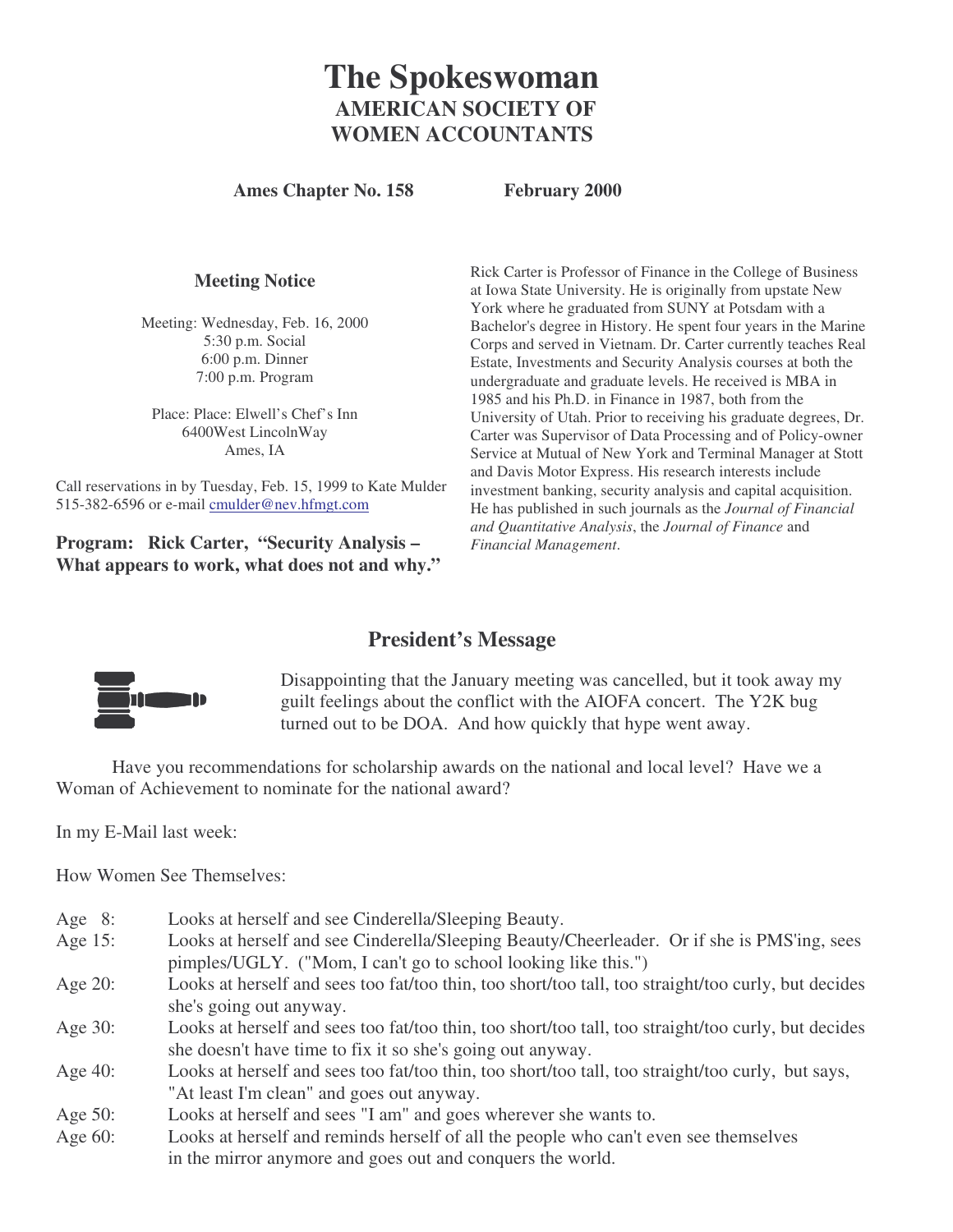Age 70: Looks at herself and sees wisdom, laughter and ability and goes out and enjoys life.

Age 80: Doesn't bother to look, just puts on a red hat and goes out to participate in the world.

Age 90: Can't see and doesn't worry about it!

Our efforts should be to help women to see themselves as world conquerers before age 30 instead of age 60. We are women helping women to achieve their potential.

Looking forward to our meeting with Rick Carter talking about the stock market. What a timely subject. Don't we all wish we were in high tech stocks? If we just knew when to get in and when to get out!

One way to support each other is to attend the meetings. We show our appreciation for the efforts of Sue and Kate and for the speakers who are willing to give their time and talents to educate and entertain us. And, of course, there's CPE to be earned!

See you Wednesday! Bring a valentine!

Beverly

# BLOCK THIS DATE ON YOUR CALENDAR!

# Wednesday, May 17, 2000

# Seminar and Dinner Scheman Center Ames, Iowa

## We are planning two afternoon sessions with dinner following. More details to come!

#### **Scholarship Information**

Just a reminder from the scholarship committee that the scholarship applications are going out. An application is also included with this mailing of the bulletin. Please pass this along to any students who might be interested. The deadline is March 31, 2000. If you need additional copies of the scholarship application please contact Cindy Sippel, 515-248-8086 (work) or 515- 232-6939 (home).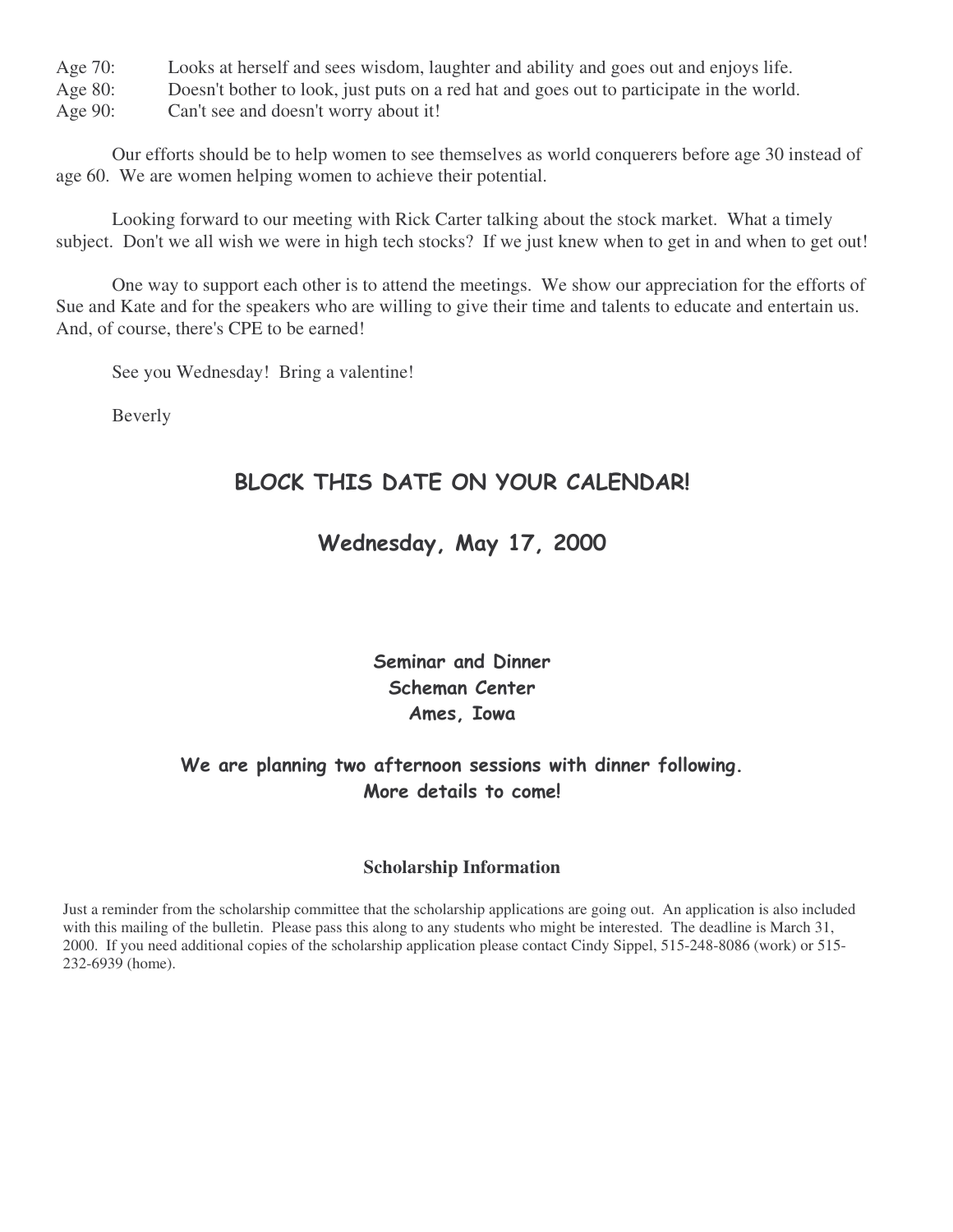TO: Chapter Presidents and Secretaries CC: National Board of Directors and Area Directors FROM: ASWA Headquarters

RE: Extension for Response to Report of Nominating Committee

On January 24, the report of the nominating committee was sent to you. Due to unexpected delays in confirming the slate, the report was distributed later than planned. We realize that the original February 8 response deadline does not allow adequate time for chapters to consider the proposed slate and submit additional nominees should they wish to do so. Therefore, in consultation with our national parliamentarian, we are extending the deadline to March 8.

In the event your chapter desires to place additional names on the ballot, please refer to Article V, Section 3 of the National Bylaws, which reads, in part, as follows:

ARTICLE V, OFFICERS

"...Additional nominees may be added to the ballot provided consent of the member has been obtained, and a petition has been signed by at least ten members from each of five chapters and is mailed to the President to be received not later than February 8."

Again, the February 8 deadline has been extended to March 8. Please contact ASWA headquarters if you have any questions.

For your convenience, we have attached the Report below.

REPORT OF THE ASWA 1999-2000 NATIONAL NOMINATING COMMITTEE

President Elected February 8, 2000 for a term starting July 1, 2000 Cynthia Kessler, MBA, New Orleans Chapter

President-Elect To serve as National President in 2001-2002 Denisa Jones, Central Arkansas Chapter

Vice Presidents Betsy Ann Scott, CPA, Kansas City Chapter Marian Horton, District of Columbia Chapter

Secretary Audrey Hutchinson, CPA, San Francisco Bay Area Chapter

Treasurer Lisa Powell, CPA, Louisville Chapter

Directors To serve two years, July 1, 2000-June 30, 2002 Jan Wells, Sacramento Chapter Joy Barron, Birmingham Chapter Suzanne Basuino, St. Louis Chapter

To serve one year, July 1, 2000-June 30, 2001 Mary Ann Molitor, Anchorage Chapter Christi Olsen, CPA, Omaha Chapter

Serving the second year of a two year term Beth Kachel, CPA, Marion Chapter Lori Kelley, CPA, Fort Walton Beach Chapter Audra Mace, Westchester/Fairfield Chapter

Immediate Past President Amy J. Norkus, CPA, Grand Rapids Chapter